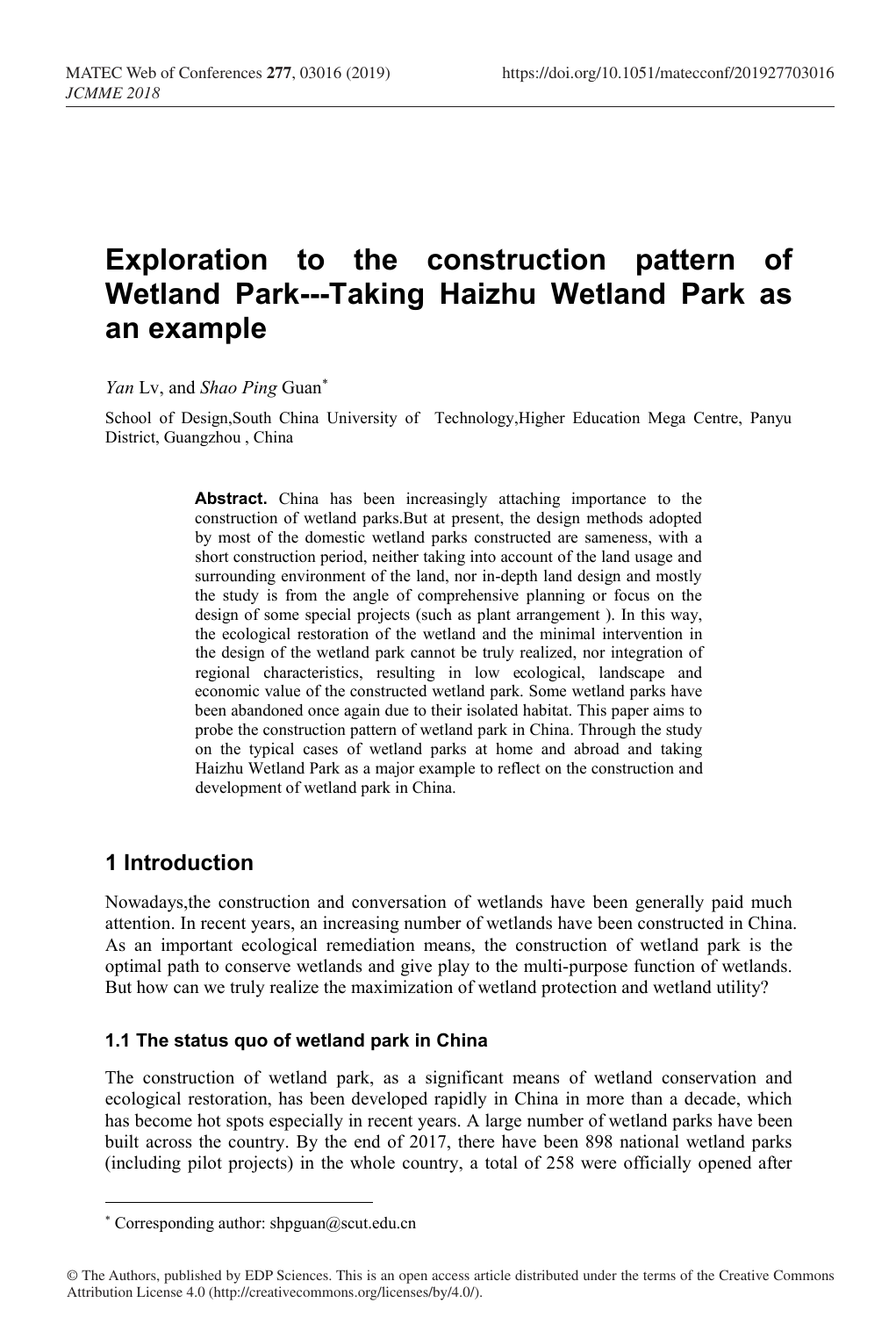the acceptance inspection, of which, the well-known practice cases include Xixi Wetland Park and Poyang Lake Wetland Park. The construction trend of wetland park embodies the increasing attention to wetland protection in China, yet the construction of wetland park in China is still at the exploratory stage, so a lot of problems are still existed in its concrete construction process.

### **1.2 There are general issues in the construction practice of wetland park**

The primary and and essential goal for the construction of the wetland park is to protect the wetland habitat, restore ecosystem, etc., and basically, all the practice will also claim like that. However, for most of the wetland parks, these problems have not been settled. And they have not achieved the goal of protecting biodiversity and carrying out ecological restoration through planning and design or technology application with positive attitude and effective achievements[1], which deviates from the original intention of the construction. The problems in construction are generally reflected in the following aspects:

 It is not well disposed for the disturbance of human activities to wetland organisms: most of the parks do not really solve the interference of human on birds and other wetland habitat animals, so as to realize the minimum intervene to the organism in the block;

 The science popularization education is insufficient: the science popularization education for the conservation of biodiversity in the wetland park is merely reflected in some exhibition halls, which does not enable people to truly establish the awareness of organism conservation;

 Landscape has been attached importance in the construction: For most of the wetland park construction, it focuses too much on creating landscape value but ignores the original intention of building wetland park;

 The design is predominantly sameness: mostly vanity projects, without on the basis of regional features;

 After completion, it cannot give economic benefits to the the plot around: most of the domestic wetland parks are routinist in construction, and they are neglected in management after completion, and it fails to promote the surrounding environment and the economic value through the construction of the wetland park.

All these points result in the weak construction significance of most existing wetland parks.

### **1.3 The research on wetland parks in China is less**

The theoretical basis for guiding the ecological restoration and construction and development of wetland parks in China is not adequate.At present, there are no laws and regulations on wetland protection in China. The domestic "Management Measure of Wetland Park", "Planning Guideline of Wetland Park", "Construction Standard of Wetland Park" and "Check and Acceptance Method of National Wetland Park" are all developmentguided in wetland park from the planning level[2], while the "Guidelines for Urban Wetland Park Design" only gives the major principles of wetland park planning and design, and fail to elaborate the construction means and other details of wetland park. There are few theory books on wetland research in China.

### **1.4 Research significance and objectives**

The construction trend of the wetland park, the situation with the universal problem that is insufficient synchronization with is weak in study and extensive in practice, all indicate the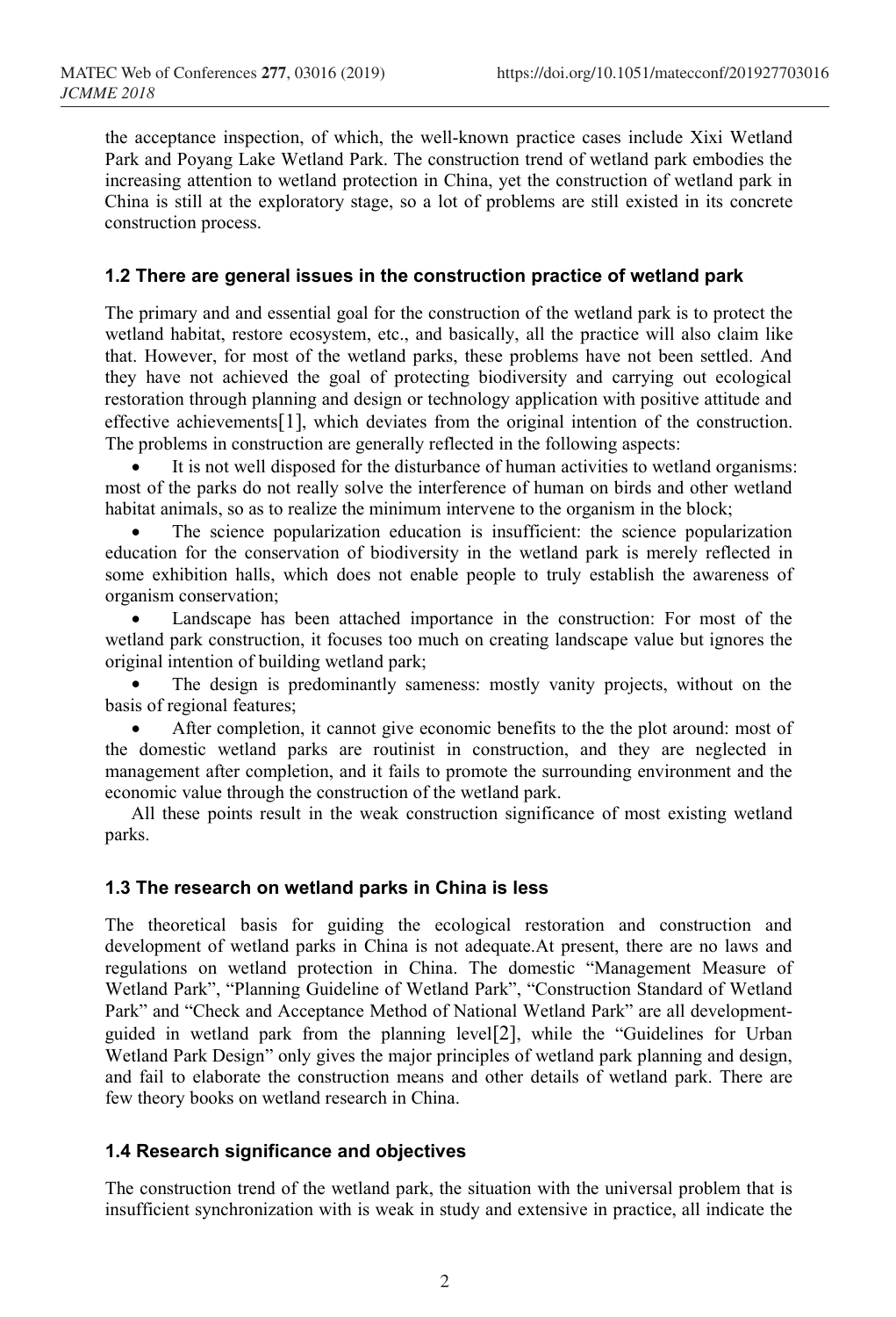importance of promoting wetland park research. The construction of wetland park should be integrated with ecology, science popularization, leisure and culture.

## **2 Examples of excellent wetland parks**

The wetland park can be divided into urban wetland park, suburban wetland park and exurb wetland park according to the relationship between the site selection of the park and the city[3]. The geographical position of the urban wetland park is relatively superior, which also causes the relatively large pedestrian volume involved in the urban wetland park. It requires more attention to coordinate with the surrounding plot, and the economic value that it can bring and the impact on the city are higher than other wetland parks. The construction of urban wetland park has more factors to be considered than other ones, The wetland park can be divided into urban wetland park, suburban wetland park and exurb wetland park according to the relationship between the site selection of the park and the city. The geographical position of the urban wetland park is relatively superior, which also causes the relatively large pedestrian volume involved in the urban wetland park.

In the construction of urban wetland park, there are many good cases, and the construction of London Wetland Park and Hong Kong Wetland Park is very worthy of reference.

#### **2.1 London Wetland Park**

London Wetland Park is built in metropolitan center, just 4.8km from downtown London.

On the basis of the habitat and hydrological characteristics of species, the park is set to be relatively independent for each area, taking into account the different environmental requirements of breeding and reproduction of various species. As a public place, London Wetland Park is undoubtedly open to the public. In order to realize the purpose of wetland park construction, it is inevitable to consider the harmonious coexistence of "people" and the creatures in the plot.

How can visitors observe wildlife at close range without disturbing the rest of the creatures? The solution to this problem in London Wetland Park is to disperse stream of people and design the streamline sequence for people stream. Definite dynamic and static partitions are set up in the park to separate the stream of people from the visitor center, undoubtedly, the small-sized people flow has relatively low disturbing force on the environment. Tourists visit through various winding paths and are guided to the static and dynamic zones in the park successively. Through the dual experience in dynamic and static zones, tourists can comprehend the value of wetlands and cultivate their awareness of protecting biodiversity subjectively[4].

#### **2.2 Hong Kong Wetland Park**

The design of Hong Kong Wetland Park is similar to that of London Wetland Park, which is also a way to gather and disperse people to reduce the interference of people on the block. Beyond that, in the design of Hong Kong Wetland Park, the design idea of environmental protection is highlighted. In the processing of building and other details, environmental protection materials are used in large, which greatly improves the service efficiency of energy[5]. Noise isolation design is also ubiquitous in the park, and all of these practices achieve the minimum interference from visitors to the block.

#### **2.3 Case summary**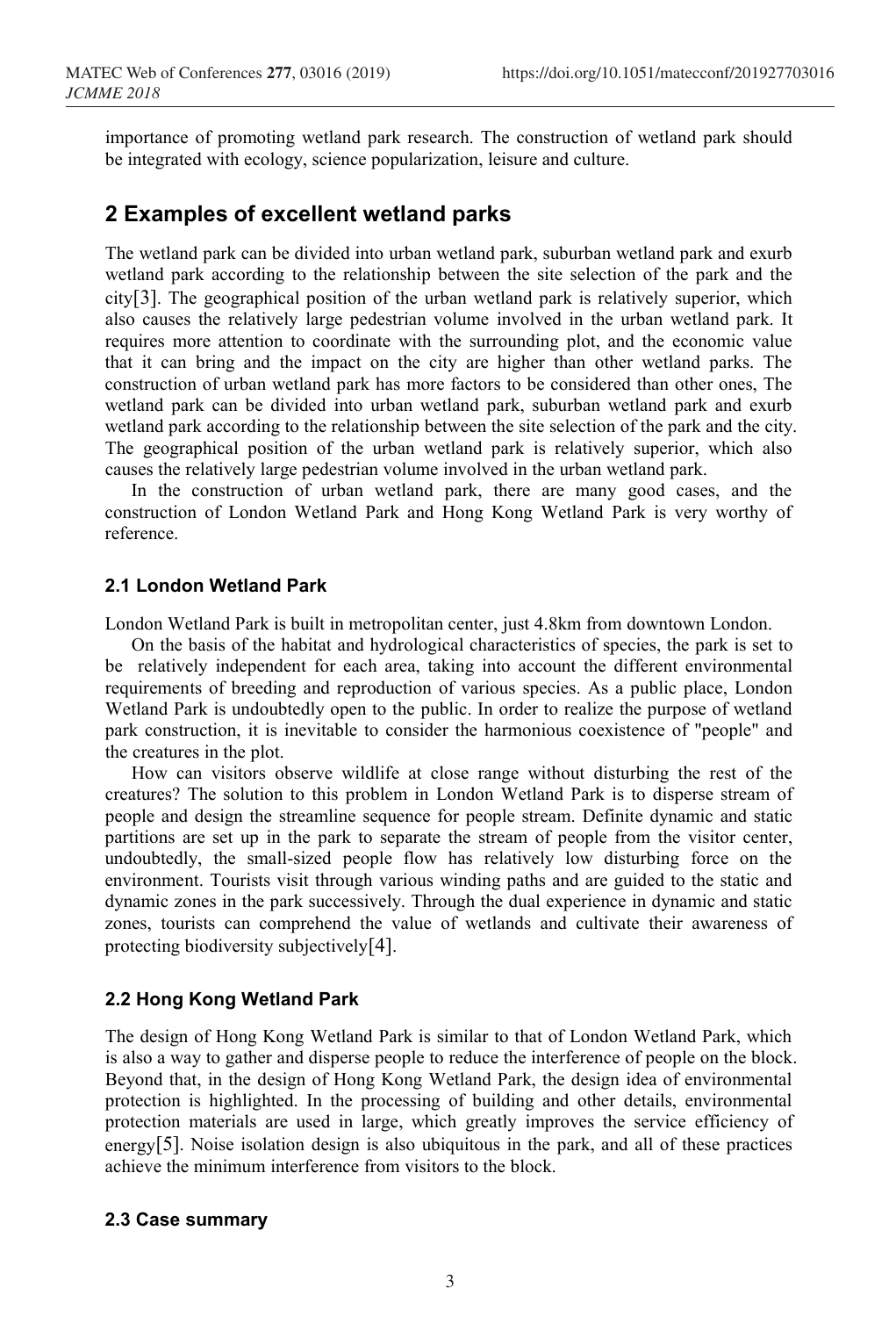The construction of the above two wetland parks embodies the respect for nature and humanity in the design, and the point of strength for the design is on ecological remediation. Meanwhile, the construction of the two parks not only lift the environmental quality and ecological restoration of the land within the plot, but also significantly boost the environmental quality of the surrounding area. By reselling the surrounding site, the real estate developers promote the land value and achieve win-win results.

# **3 The probe for the construction mode of wetland park---taking Haizhu Wetland Park as an example**

#### **3.1 Basic information of Haizhu Wetland Park**

Haizhu Wetland Park, located in Guangzhou, is the largest wetland park in the central urban area of megacities in China, which is honoured as "Guangzhou Wetland". Haizhu Wetland Park is very advantageous in geographical location, lied on the new central axis of Guangzhou. The unique geographical position of Haizhu Wetland Park also signifies that itself can create economic value for the region and even the whole city. However, the improvement of this economic value cannot be achieved at the cost of damaging the internal environment of the wetland park, nor can it occupy the land within the wetland park to build profitable architectures.

Haizhu park has a lot for reference in the process of construction. Superior geographical location results in the pedestrian volume into the wetland park is ineluctably large. Therefore, more emphasis on should be laid on the principle of minimum interference to the natural background of wetlands through design.

In the construction process of Haizhu Wetland Park, in line with the principle of minimum interference to the natural background of the wetland, the people filament lines that can minimize disturbances to the land parcel are set up. For example, the design of the path avoids the main habitat of the organism[6], and adopts the approach of aerial trails in areas with high ecological sensitivity, as well as the approach of structures, such as building bird watching house to accelerate people's understanding of wetland organisms. All these approaches, from the design of optimized paths and functional zoning, taking the path of static and dynamic zoning as sequential progression, allow visitors to establish the awareness of protecting species subjectively between static and dynamic.

#### **3.2 Optimization measures for Haizhu Wetland Park**

In China, the construction of wetland park is still in the exploration stage, and the designers concern more on ecological restoration and landscape value, but overlook that the wetland park also needs the integration of local culture.

Haizhu Wetland Park has taken notice of blending in local features on the basis of reconstructing its ecological background, such as the entrance memorial archway, which shows Lingnan characteristics, and the pavilions in the wetland park are also adopted Lingnan architectural style. Yet, in addition to this, Haizhu Wetland Park still lacks the expression of Lingnan culture.

As the wetland park should pay more attention to ecological restoration and put emphasis and foundation on ecological restoration, it is not recommended to build a large number of structures for the purpose of constructing regional features. However, the regional features can be reflected from the facilities of landscape. Through the reconstruction of landscape facilities, the wetland park is integrated in local characteristics on the basis of ecological restoration. For example, the construction of trash cans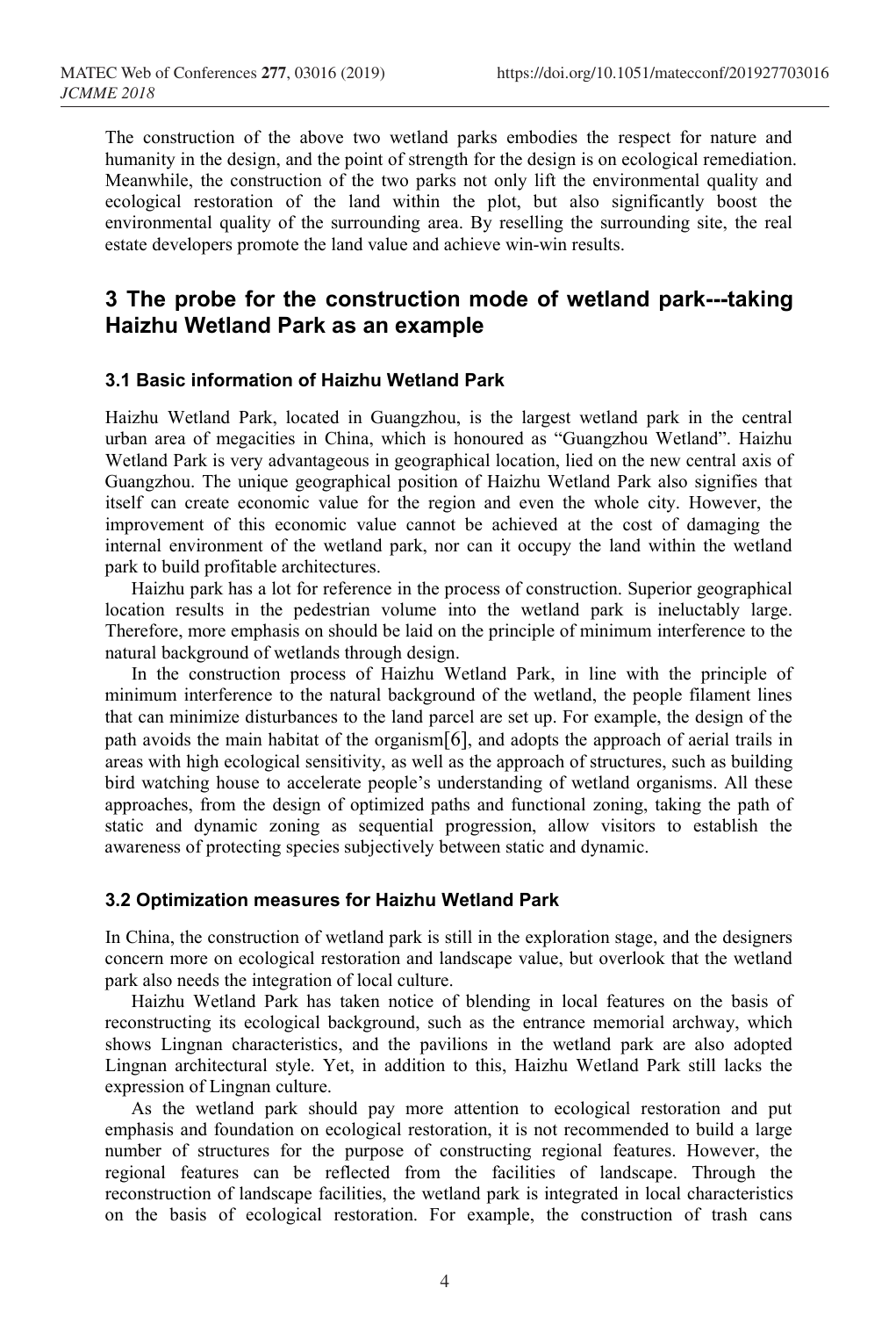promoting Lingnan culture and the laying of floor tiles with Lingnan culture will make the tourists tour in them, with interest and pursuit. It can publicize Lingnan culture in details, thus the Haizhu Wetland Park is blended in local characteristics. Moreover, besides reflecting Lingnan cultural characteristics from the plant configuration, it can also be incarnated from the unique Sangji fish pond in Lingnan. Setting Sangji fish pond as an experience area can not only play the role of popular science and leisure, but also achieve the role of cultural publicity.

### **3.3 Wetland park construction promoting park city interaction**

Because of the special geographical location of Haizhu Wetland Park, it means that Haizhu Wetland Park cannot only meet the ecological restoration, and the impact of it on the economic value of surrounding plots is also huge. On the foundation of wetland background repair and wetland protection, local features can be integrated to increase landscape benefits, accordingly, to attract more tourists and improve the surrounding environment quality, making the value of the Haizhu Wetland Park plot itself and surrounding plots enhance. As a result, the real estate developers will invest more energy and capital to create more value for the whole city, and meanwhile, the government will truly realize the economic value of the wetland park as well. The protection of wetlands is not only to awaken public awareness of conservation, but the government also plays an important role. In this way, the government will have more"impetus"to spend mind and energy on the construction of the wetland park and intensify efforts to promote ecological conservation. The construction of the wetland park can further accelerate the interaction between the park and the city, and embody more significant ecological and social benefits in ecological restoration and urban image promotion.

# **4 Conclusion**

The construction of wetland park can intensively embody the ecological, economic and social benefits. In addition to restoring the ecology and maintaining the regional ecological balance, the environment of the region can be improved so as to boost the economic value of the surrounding land, and science popularization education can be conducted to the society as well. Therefore, the construction of the wetland park is particularly crucial. Majority wetland park construction is not based on local characteristics, and most of the wetland parks built are vanity projects. The government should also strengthen the control over the construction of wetland parks, and build wetland parks that can truly regulate regional climate and balance regional ecology, so as to maximize the benefits of wetland parks. This can make the constructed wetland park not only elevate the environmental quality of the plot, but also enhance the economic value of the surrounding area, to achieve better interaction between the park and the city.

# **Acknowledgments**

The work is upported by "the Fundamental Research Funds for the Central Universities" (project number: XMS17).

# **References**

1. Yurui Liu,Research contents and problems of Urban Wetland Parks.*Jiangxi agriculture* **17**(2017)